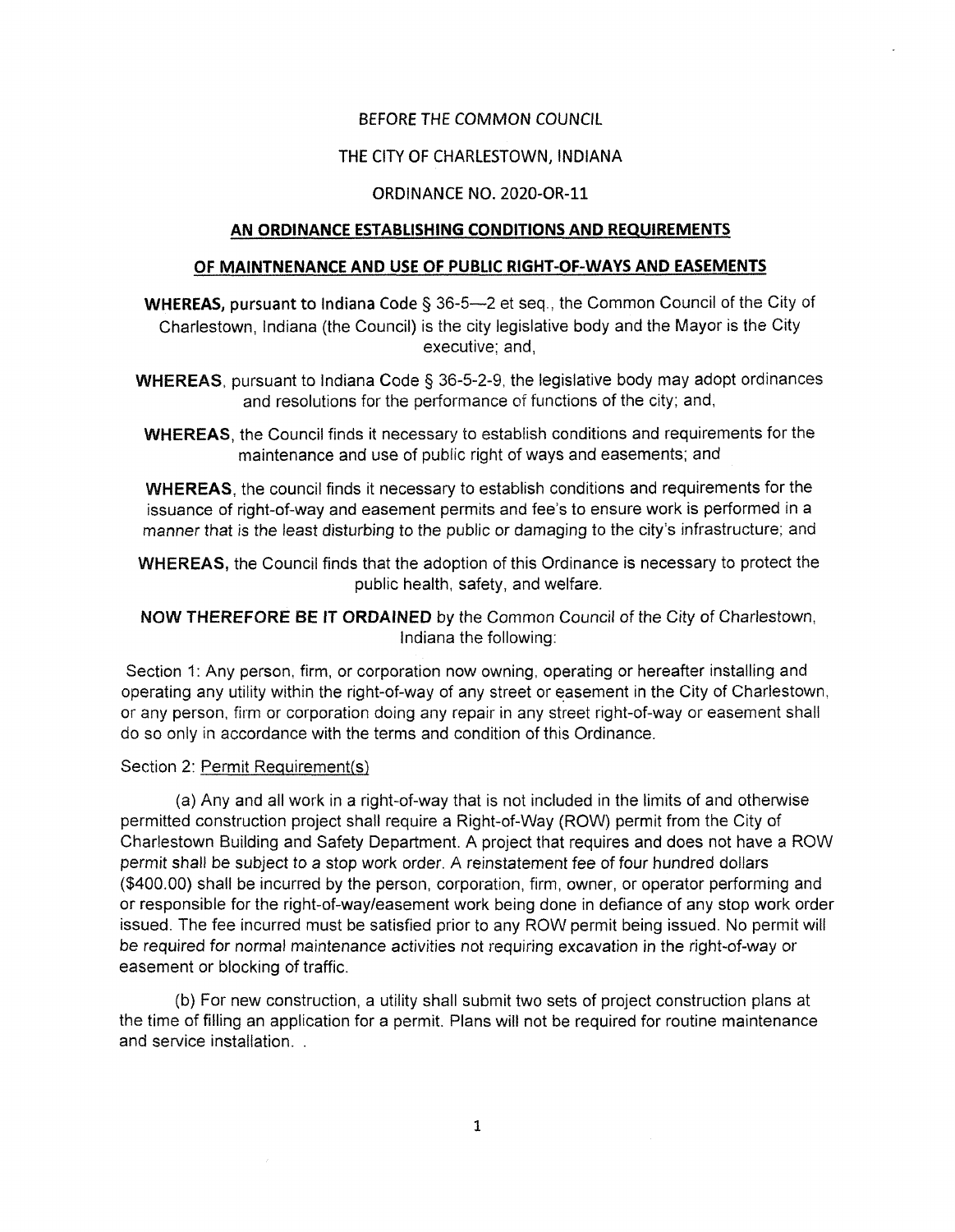(c) The construction plans will be promptly reviewed, and a permit will be issued within three (3) working days after submitting the plans, or written comments submitted for revision of the plans to be made by the utility. Revisions will be limited to those areas affecting City facilities and/or traffic or pedestrian flow and protection. The utility will be responsible for the engineering and design of its project and the integration of its maintenance and construction responsibilities.

(d) No permit shall be issued until the permittee has presented a utility location request number as assigned by the local utility locating service which meets the required 72 hours notification requirement, except for in cases of emergencies as defined by this ordinance.

(e) In order to expedite the issuance of a permit, a permit may be issued with conditions and work hours initialed on the face of the permit in lieu of requiring revisions in the plans. Upon issuance of the permit, one set of project plans shall be marked approved and returned to the utility service.

(f) For all work conducted in the right-of-way or easement belonging to the State of Indiana, the permittee shall meet all State of Indiana Department of Transportation (INDOT) permitting requirements prior to the issuance of a ROW permit from the City of Charlestown. Proof of State of Indiana approval must be submitted with any pertinent City of Charlestown, Indiana ROW permit application.

(g) For any work conducted in any federally owned right-of-way or easement, the permittee shall meet all federal guidelines and permitting requirements prior to the issuance of a ROW permit from the City of Charlestown, Indiana. Proof of approval from the administrator of any federal land, right-of-way and/or easement must be submitted with any pertinent City of Charlestown, Indiana ROW permit application.

#### Section 3: Definition of Right-Of-Way or Easement

The term "Right-Of-Way" or "Easement" means all of that area presently used, owned, or dedicated to or by the City of Charlestown, Indiana Department of Transportation (INDOT) and/or the Federal Government for a street, including sidewalks, curbs, gutters, driveway aprons, and all other areas of the right-of-way or easement whether or not physically incorporated in the street.

#### Section 4: Definition of Emergency and Emergency Cut Permit

The term "emergency" shall mean the repair of a utility which may be made to restore service to avoid property damage., or to eliminate danger to the public. Notice of an emergency pavement cut shall be given to the City of Charlestown Director of Streets or if contact cannot be made with the Director of Streets then contact must be made with the City of Charlestown Building Commissioner by telephone during normal business hours. If the cut is made after normal business hours, then notification shall be given at the beginning of the next business day. An application will be made for a permit for all emergency cuts within seventy-two (72) hours after the cut has been made. All other provisions of this ordinance shall apply to emergency cuts.

## Section 5; Street Cut

No person, firm, or corporation shall cut or dig in the City for the purposes of connection with water, sewer, gas, phone, cable, telecommunications or other mains or pipes in said streets, or for any other purpose by digging or cutting more than half-way across such street until the half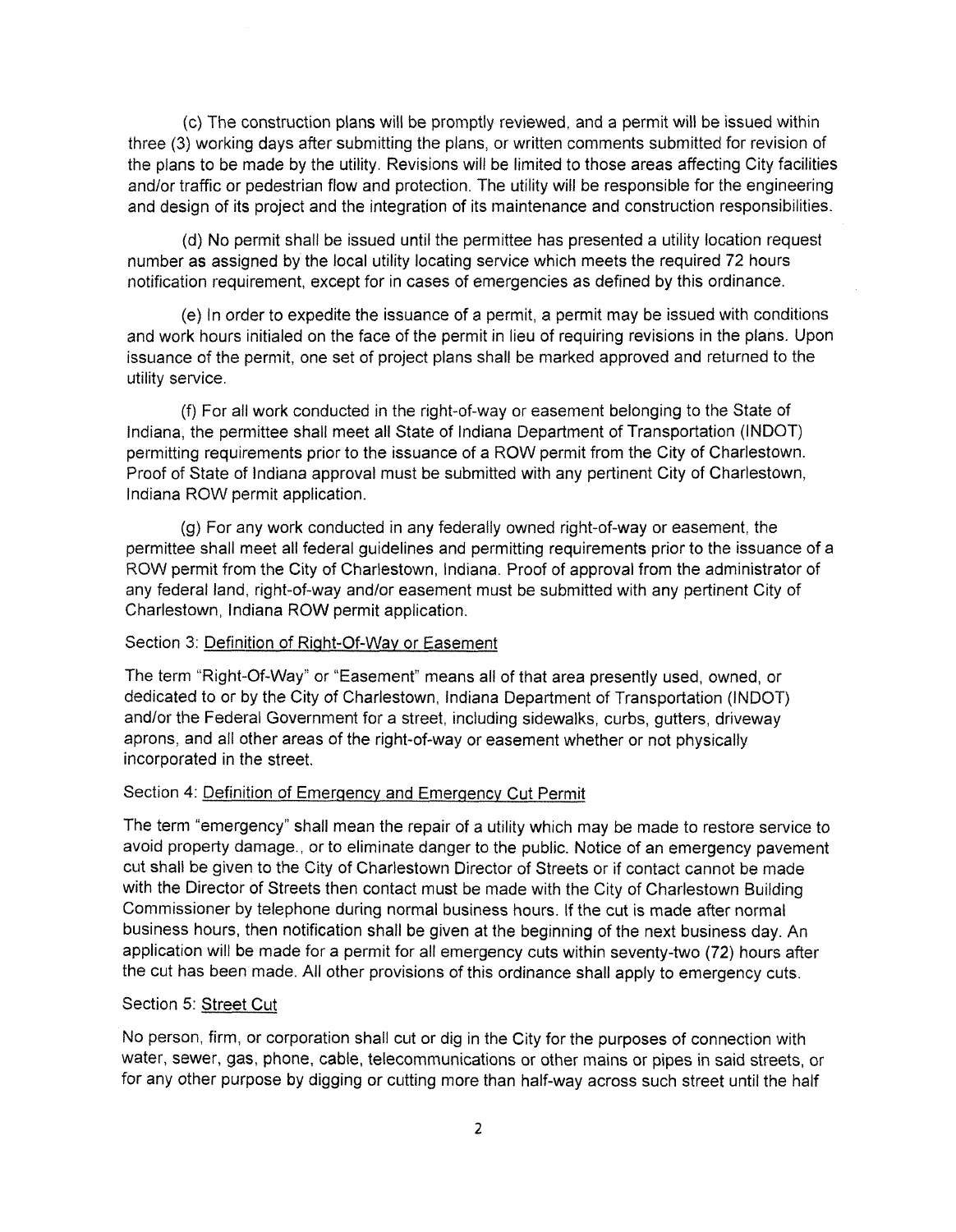which has been cut or dug up shall have been back-filled or plated over with street traffic plates so that one-half of the passageway of the street shall always remain open and free for the uninterrupted passage of traffic.

*Exceptions from section 4 of this ordinance must be approved in writing by the City of Charlestown, Indiana, Director of Streets.*

## Section 6: Relocation of Utilities

In the event of abandonment, widening, repair, installation, construction, or reconstruction by or for the City of Charlestown, Indiana, the Indiana Department of Transportation (INDOT) and/or Federal Government of any road, bridge, culvert, traffic signal, street light, water distribution system, sewage system, storm drain system, or any other City facility within a street right-of-way or easement, the owner of any utility shall move, relocate and/or renew such facility upon request by the City of Charlestown, when necessary for public safety and welfare and when a suitable site is available, all at the cost and expense of the owner of such utility. The City will give as much advance notice to be affected utilities as possible to facilitate their planning. The affected utilities shall have 90 days upon notice by the City of Charlestown to relocate their utility service. Failure to move the utility service as requested will result in a \$1,000 per day fine, and should the City be forced to take action to move the affected utility as requested, the cost for such relocation service will be incurred by the utility.

#### Section 7: Maintaining of Safeguards, Barriers. Lights & Work Hours of Activity Permitted

Every person, firm or corporation making or causing to be made any construction ditch or any other excavation, road maintenance, utility maintenance, or utility construction in a street rightof-way and/or easement shall do so in a careful, prudent and professional manner so as to properly safeguard and protect the work site and to prevent injury to persons or property in at least the following manner:

(a) Must comply with the Indiana Department of Transportation (INDOT) Work Zone Traffic Control Guidelines, and the Indiana Manual of Uniform Traffic Control Devices, as well as those safeguards listed in the following paragraphs 5(b), 5(c), 5(d) and 5(e) of this ordinance.

(b) By placing of substantial and adequate barricades in, around and along the sides of the work area.

(c) By providing and maintaining adequate light to disclose to the public the existence of any construction in the street, whether night or day.

(d) During the nighttime, to place at least one blinking light at the end of work area and The placing of other blinking lights spaced at intervals recommended for traffic speed within and adjacent to the construction.

(e) When necessary (as deemed by the City of Charlestown Director of Streets) adequately trained traffic control personnel to direct traffic in a safe, prudent, and professional manner.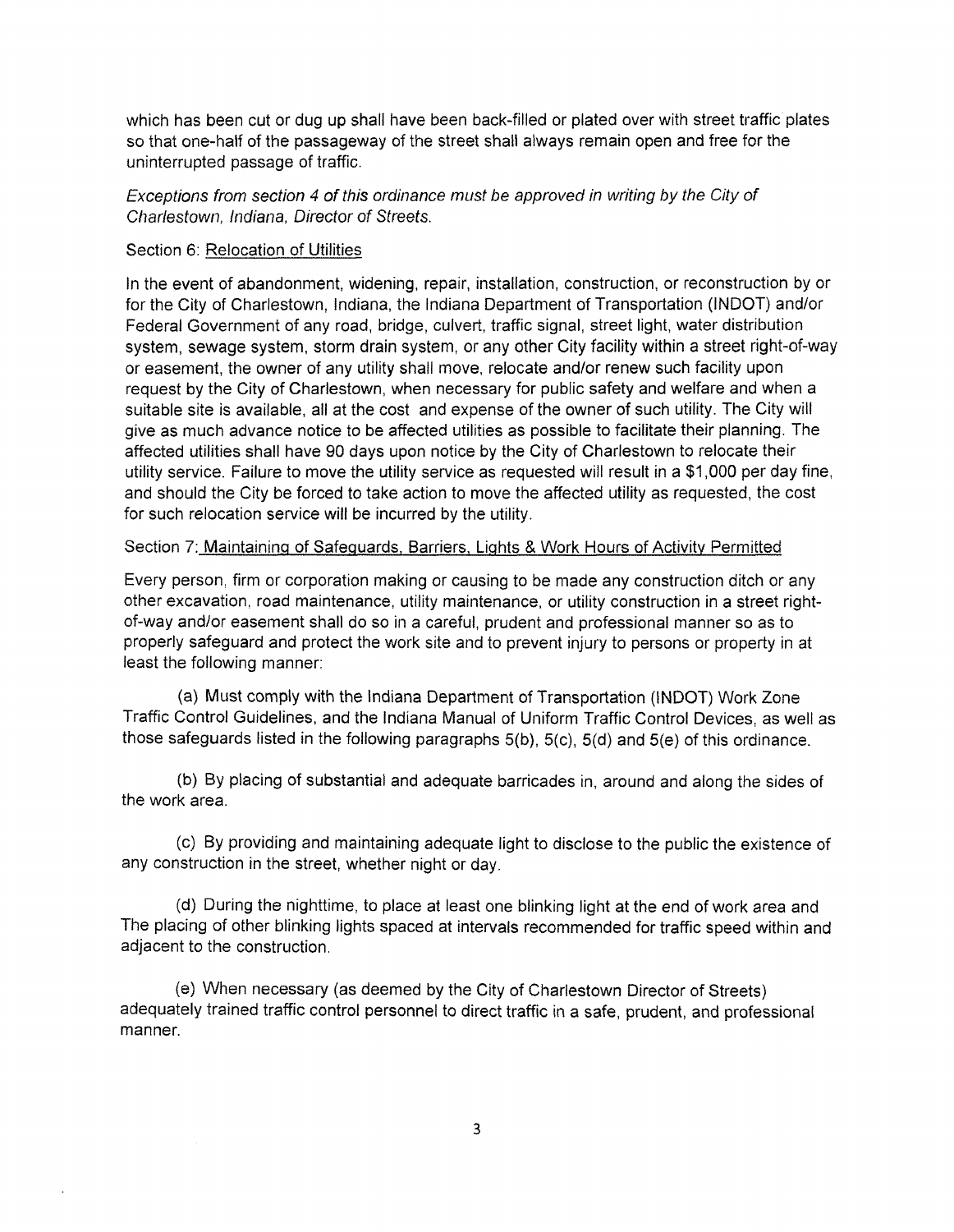#### Section 8: Lane Restrictions

Per the Indiana Department of Transportation (INDOT) traffic control standards, and in compliance with the Indiana Manual on Uniform Traffic Control Devices, prior to the issuance of a City of Charlestown ROW permit, a traffic maintenance plan must be filed with the City of Charlestown Director of Streets and approved by the City of Charlestown Engineer.

#### Section 9; Excavation. Back-Filling, and Restoration of Service

(a) All ROW excavation within five (5) feet of the right-of-way and or easement must be backfilled with materials approved by the City of Charlestown Engineer and/or Director of Streets, and must be free from cinders, ashes, refuse, vegetable organic matter, boulders, rocks or stones, wet material, or other materials which renders same unsuitable to obtain a firm and compact cover for the installation. (See *attachment* A and B)

(b) Design and procedures for the installation of back-fill must first be approved in writing by the City of Charlestown Engineer and/or the City of Charlestown Director of Streets.

(c) Trench cut width shall be kept to the minimum width necessary to install and properly place flowable fill around any pipe or new installation. If rock or adverse soil conditions are encountered and shoring is required, then the trench cut shall be of sufficient additional width to provide for the protection of the workers and proper installation of the pipe or other structure.

## *Excavations shall comply with applicable Department of Labor, Safety and Health Standards and guidelines for excavations.*

(d) Asphalt pavement shall be neatly saw cut on each side one (T) foot wider than the trench opening. The pavement and base material shall be replaced according to the specification set forth by the City of Charlestown Engineer. All seams must be cleaned and tackcoated to provide a seamless joint to the surrounding pavement. No cold patch shall be used except for temporary patching which will be maintained by the contractor for the duration until HMA pavement can be installed.

(e) Concrete pavement shall be neatly saw cut and the whole disturbed panel shall be removed and replaced. There will need to be at least two (2) feet of undisturbed soil on each side of the excavation to allow the concrete patch to bridge the excavation. The new concrete patch shall be installed using Class A concrete. The finish is to match the existing finish of the surrounding pavement. All concrete patches shall be treated with a curing compound

(f) Ditches disturbed by excavating shall be properly graded, seeded, and blanketed To allow for positive drainage. The blanket needs to be approved by the City of Charlestown Engineer and/or Director of Streets.

(g) All drain, water, sewer, electric or gas pipes shall be installed in any street, sidewalk Or easement of the City of Charlestown so that the pipe will be buried at a depth not less than three (3) feet.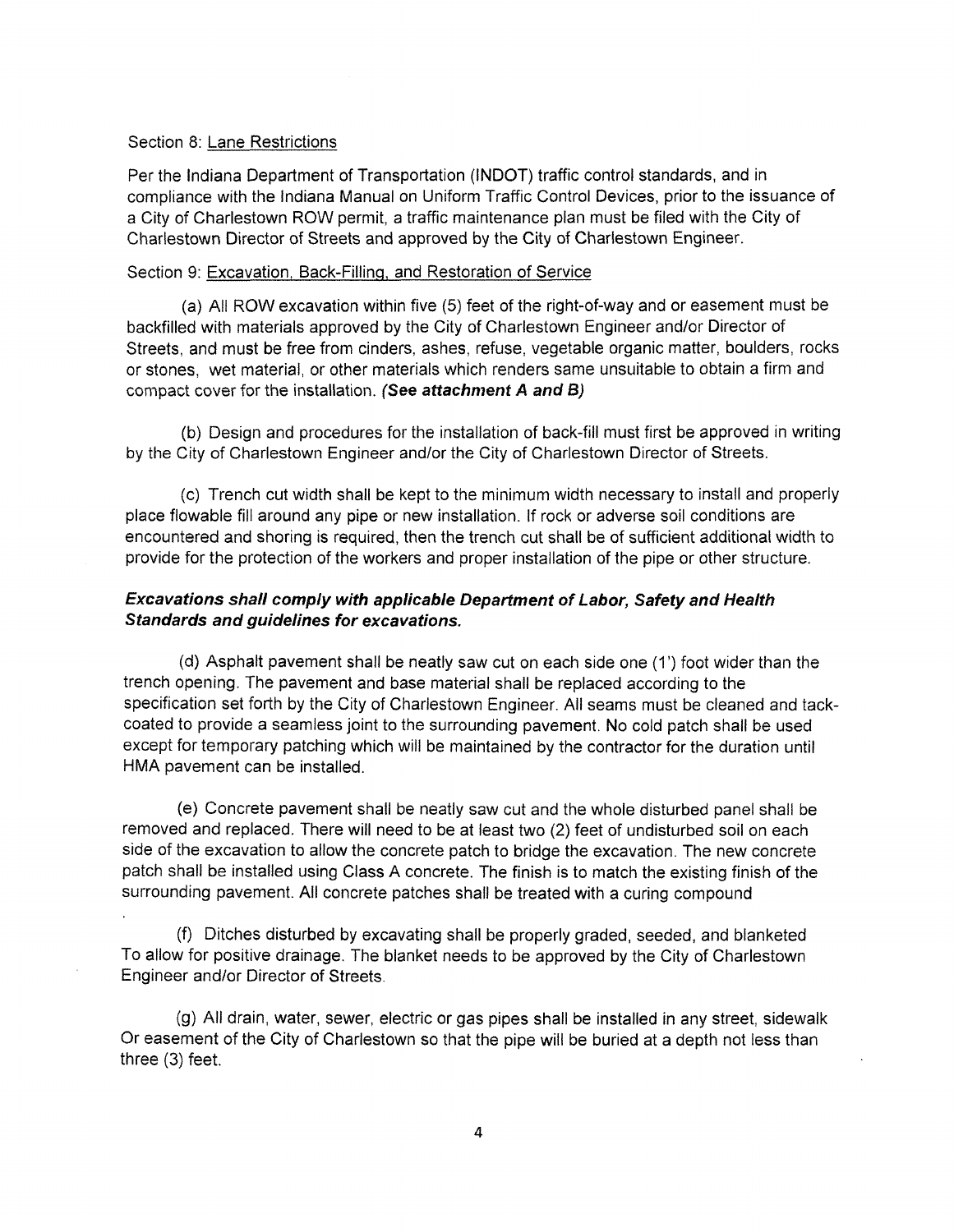*Exception may be made where required by unusual conditions and must be approved by the City of Charlestown Engineer and/or Director of Streets.*

(h) When soil conditions permit and there are no conflicting utilities, gas, water, sewer, telephone, cable.etc., service lines shall be installed through a jacking or boring process. Sewer lines may be installed through a jacking or boring process. In the event the jacking or boring procedure attempt is unsuccessful, then the pipe may be installed using an open cut approved by the City of Charlestown Engineer and/or Director of Streets.

(i) Before back-fill of any cuts in streets or street right-of-way, the utility contractor shall request an inspection by the City of Charlestown Engineer and/or Director of Streets.

(j) Any cost for core drilling or any other testing procedures required for the performance of any inspection by the City of Charlestown Engineer and/or Director of Streets shall be incurred by the permittee.

(k) Grass areas that are disturbed shall have a minimum of 6" of aggregate free soil installed and seeded (equal to or better than existing areas). The stabilization needs to be completed within fourteen (14) days from the date of completion of the install and/or repair.

(l) No cuts will be permitted to be opened if, in the opinion of the City of Charlestown Director of Streets, the cut cannot be backfilled, and resurfacing restored within a reasonable amount of time, or if the traffic flows cannot be maintained. Exceptions will be made for emergencies as defined

## Section 10: Final Inspection

Upon the completion of all installation or repairs, a final inspection by the City of Charlestown Engineer and/or Director of Streets shall be scheduled by the permittee. If all work and stabilization is completed to the sole satisfaction of the inspector and stabilization has been maintained for no less than twenty-one (21) days, the inspector shall sign off on the release of the permit. The release of the permit does not release the contractor from the settling and germination requirements of 70% germination.

#### Section 11: Right to Withhold Release

If the inspector deems the craftsmanship or quality of work to be questionable, the City reserves the right to withhold the release for up to one (1) year from the date of final inspection.

#### Section 12: Waiver of Permit Fee

The City of Charlestown may waive the permit fee for all work performed by a governmental agency, whether this work is performed by the employees of the government agency or by a private firm or corporation under contract with the governmental agency. However, such governmental agency or private firm or corporation under contract therewith shall not be relieved of the responsibility for obtaining a permit for the work covered in this ordinance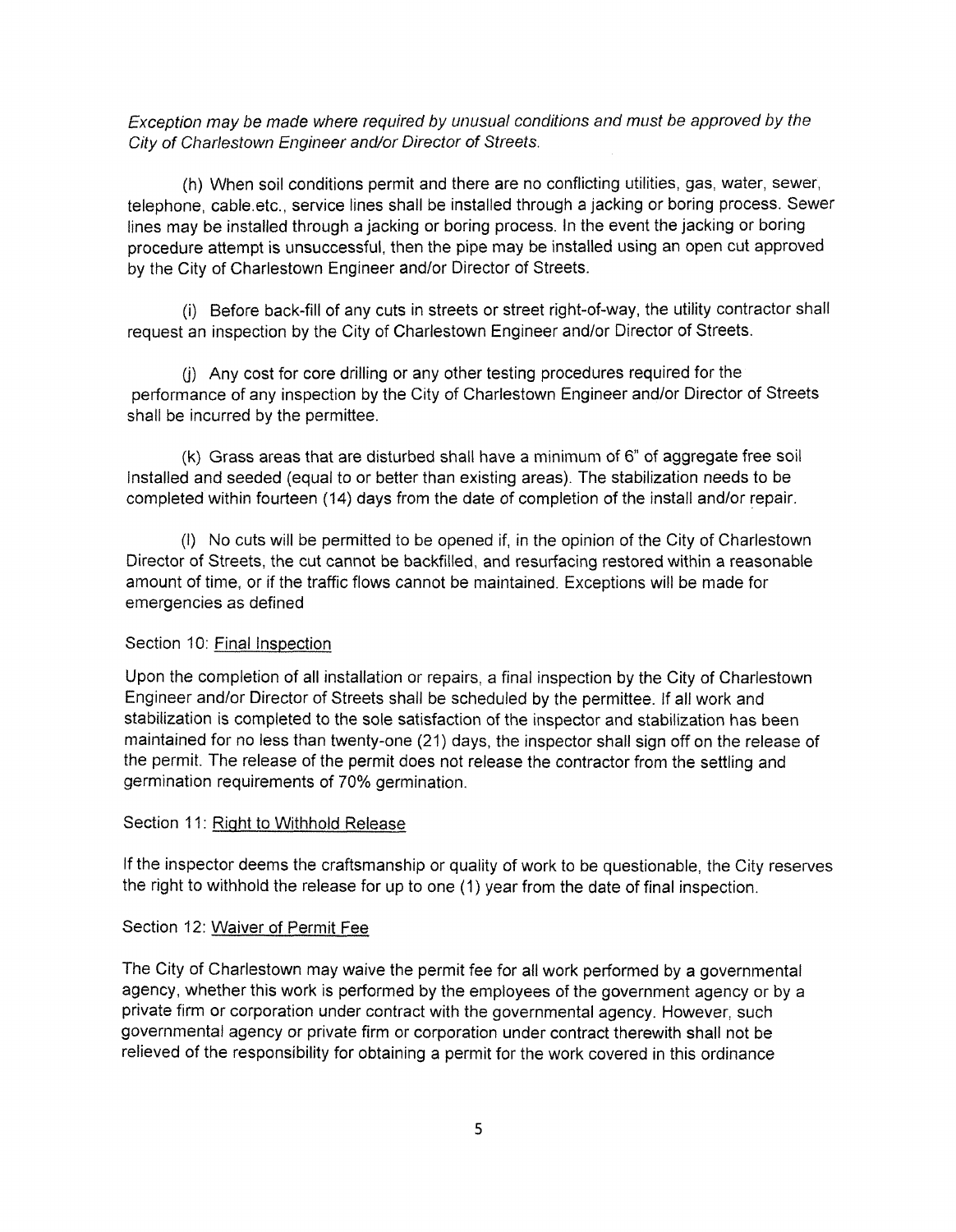## Section 13: Suspension of Permit

If a person performing construction fails to perform said construction in accordance with the conditions of the permit or the requirements of this ordinance or existing ordinances of the City of Charlestown, Indiana, the permit may be suspended and work stropped until such time as the person performing the work gives the City written assurances of their ability and intention to complete the work in accordance with the conditions of the permit, this ordinance and other ordinances of the City of Charlestown. The written letter of ability and intention will be delivered to the City of Charlestown Director of Streets. Any stop work order notice shall be delivered in writing to the representative of the person, firm or corporation performing the work and shall state the reasons for such notice.

## Section 14: Surety

The City of Charlestown requires that prior to any issuance of a ROW permit, a surety or performance bond must be filed with the City which is satisfactory to the City to indemnify the City from any and all costs resulting from the failure of the applicant to satisfactorily complete the work. The Surety/Performance bond amount shall be determined by the estimated cost of excavation and street restoration as recommended by the City of Charlestown Engineer. Utilities operating under a franchise agreement with the City of Charlestown will be exempt from this requirement.

The City reserves the right to require a larger surety/performance bond if unusual conditions exist which may dictate higher than usual damages.

## Section 15: Hold Responsible and Indemnification

The City shall hold the applicant directly responsible for all work performed under the permit.

Any person, firm, or corporation making a street cut or performing any construction work in the City of Charlestown will file with the City of Charlestown, evidence acceptable to the City that the person, firm or corporation making the cut and performing any construction work in the streets, right-of-way and/or easement of the City of Charlestown has sufficient expertise and ability to perform the work in a timely, prudent, safe and professional manner, and shall execute an indemnification and hold harmless agreement to the City of Charlestown, Indiana along with a certificate of insurance for personal and property in an amount determined by the City of Charlestown Engineer.

## Section 16: Notifications

The City of Charlestown Engineer and City of Charlestown Director of Streets shall be notified a minimum of four (4) hours prior to starting all pavement repairs so that an inspector may observe the placement of the new patch material. Failure to notify the City Engineer or Director of Streets shall result in removal and replacement of such material with applicant responsible for the cost. Hours for this inspection shall occur during regular business hours.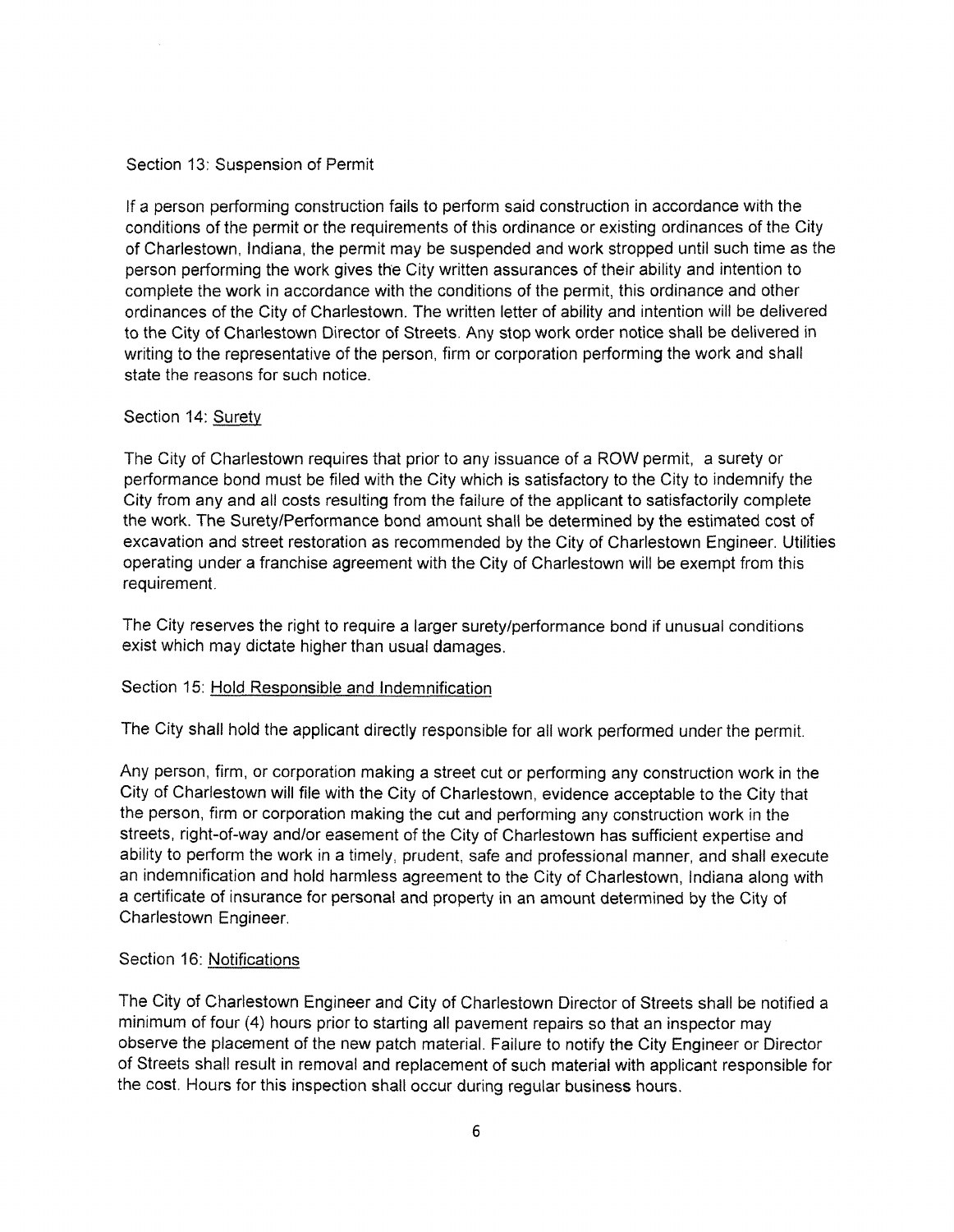## Section 17: Schedule of Fee. Costs and Fines.

| <b>Activity Permit Filing Fee</b>     | \$50.00                                               |
|---------------------------------------|-------------------------------------------------------|
| <b>Surety Requirement</b>             | As determined by the City of Charlestown<br>Engineer. |
| Open Cut Maintenance Bond             | As determined by the City of Charlestown<br>Engineer  |
| <b>ROW Boring</b>                     | $$50.00 + $0.75$ per lineal foot                      |
| ROW Open Cut                          | $$300.00 + $5.00$ per lineal foot                     |
| <b>Stop Work Reinstatement Fee</b>    | \$400.00 each occurrence                              |
| Work Completed During Stop Work Order | \$500.00 per day                                      |
| <b>Failure to Relocate Utilities</b>  | \$1000.00 per day after 90-day notice                 |

\*ROW fees do not apply to repairs of existing sidewalks.

\*\* Surety may include any of the following: Bond, Letter of Credit, or Certified Check.

Section 18: Refund of Fee's

If the work for which a permit has been issued is canceled, the City will refund the amount paid, if requested prior to the beginning of any work and no later than the date on which the permit expires. In lieu of refund, a credit for the permit may be given to the person, firm or corporation which may be applied against the cost of subsequent permits.

*This Ordinance shaii be in fuii force and effect upon its passage as evidenced by the affirmative signatures ofthe undersigned as the majority of the duty etected and serving Members of the Chartestown Common Council.*

So Ordained this day of the case of the case of the case of the case of the case of the case of the case of the case of the case of the case of the case of the case of the case of the case of the case of the case of the ca

ALL OF WHICH IS RESOLVED AND ADOPTED BY THE COMMON COUNCIL OF THE CITY OF CHARLESTOWN, INDIANA upon this date: day of 1920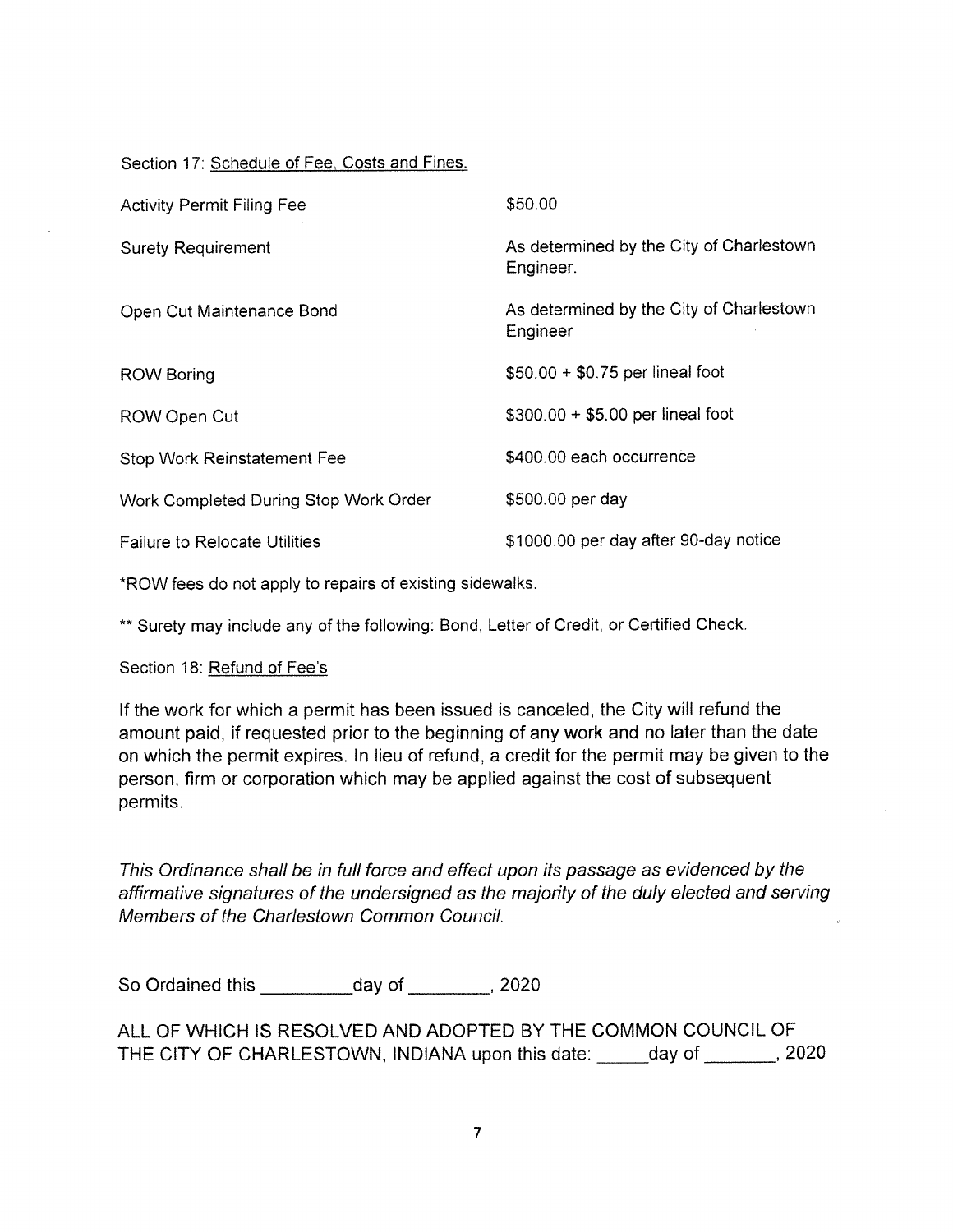

Treva Hodges, Mayor

ATTEST:

6–2020

Date: Date: **Donna Coomer Coomer Coomer Coomer Coomer Coomer** 

City Clerk-Treasurer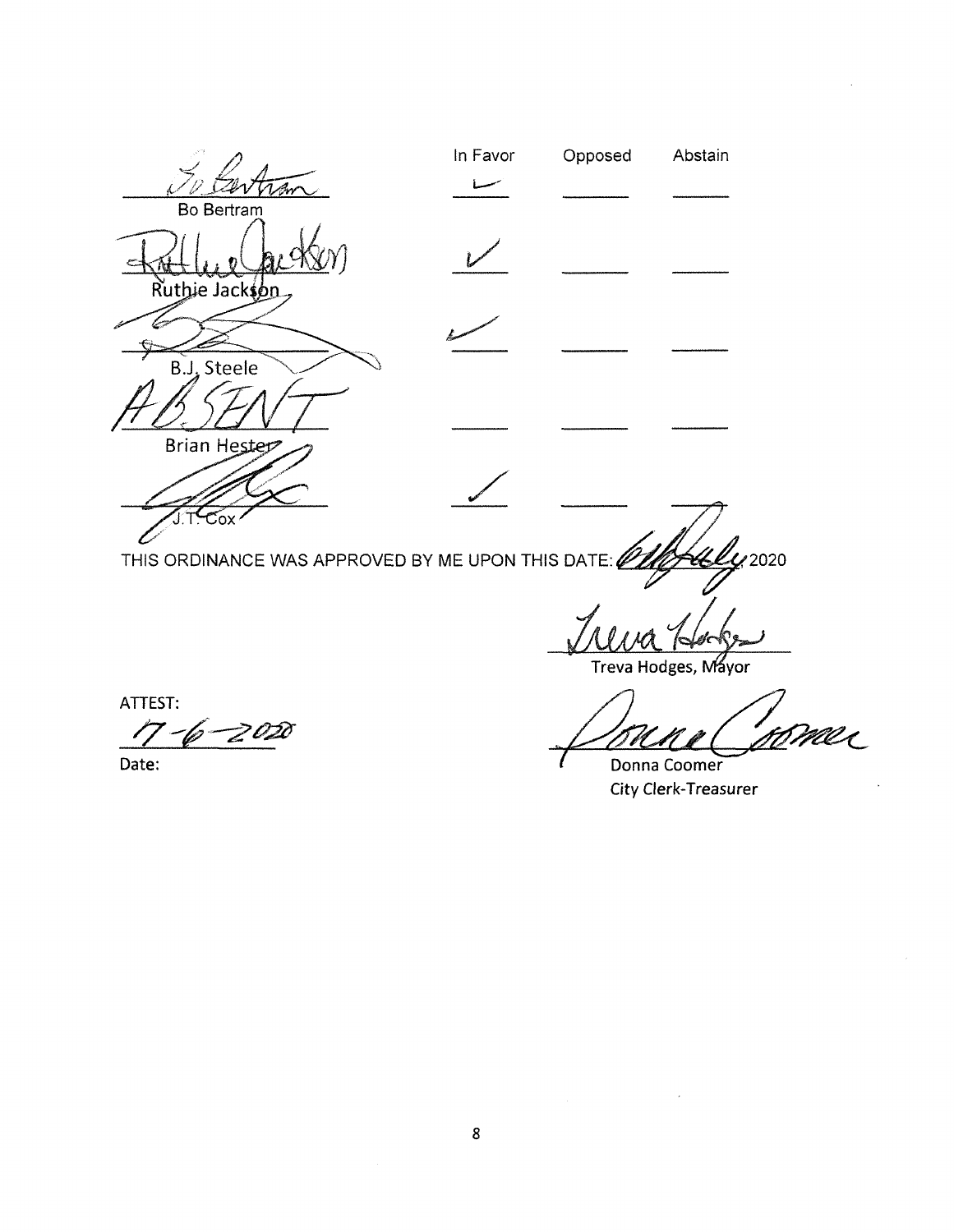

#### **Attachement "A"**

## PIPE BEDDING DETAIL IN PAVED AREAS

NO SCALE **(Type <sup>1</sup> Backfill)**